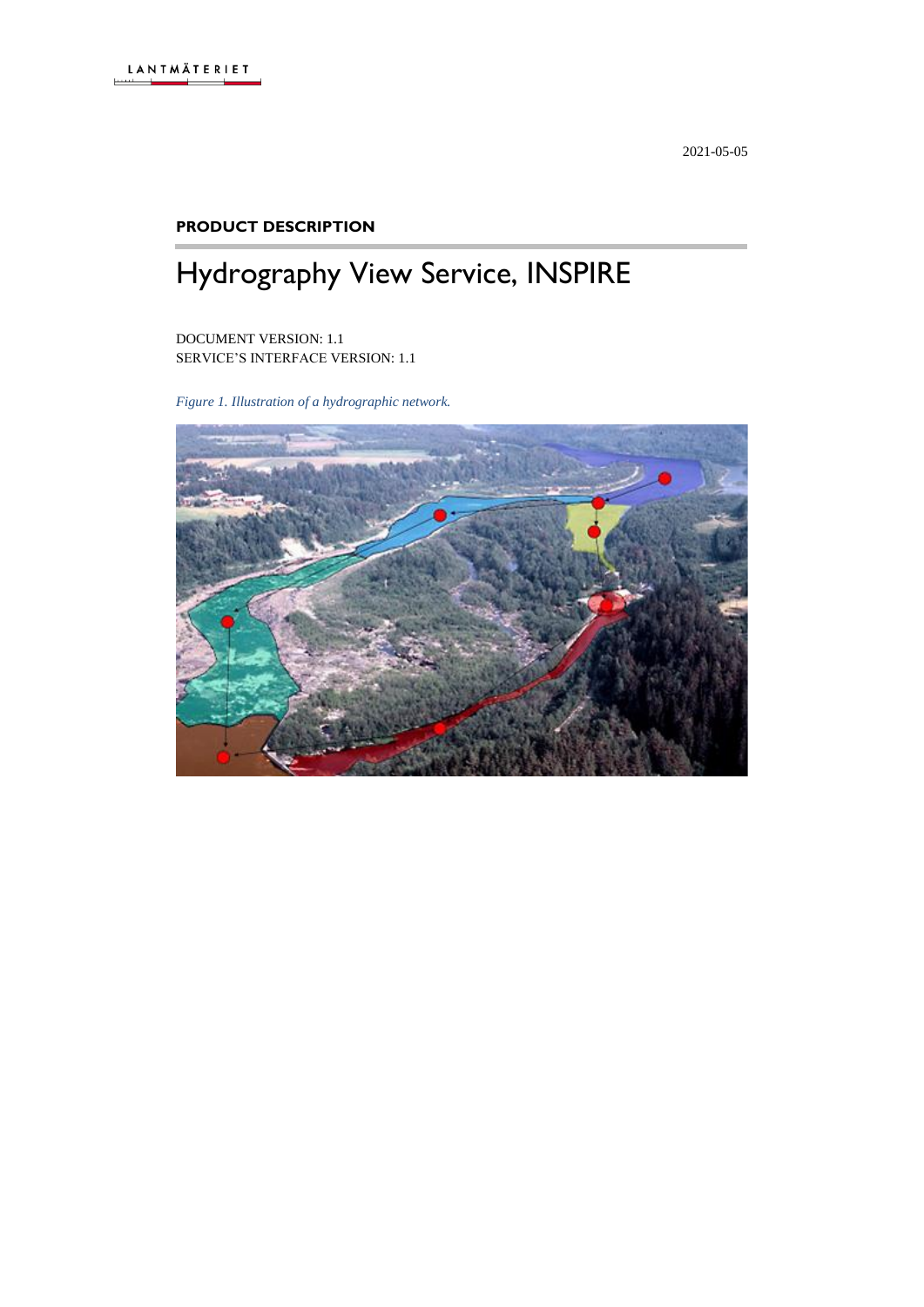# Table of contents

| 1            | <b>GENERAL DESCRIPTION</b>                        | 3              |
|--------------|---------------------------------------------------|----------------|
|              | 1.1<br><b>CONTENTS</b>                            | 3              |
|              | 1.1.1<br>HY.PhysicalWaters.ManMadeObject          | $\mathfrak{Z}$ |
|              | 1.1.2 HY.PhysicalWaters.HydroPointOfInterest      | 6              |
|              | 1.1.3 HY. Network                                 | 6              |
|              | 1.1.4 HY.PhysicalWaters.Wetland                   | 7              |
|              | 1.1.5 HY.PhysicalWaters.LandWaterBoundary         | 8              |
|              | HY.PhysicalWaters.Waterbodies<br>1.1.6            | 8              |
|              | <b>GEOGRAPHIC COVERAGE</b><br>1.2                 | 10             |
|              | 1.3<br><b>GEOGRAPHIC CUT-OUT</b>                  | 10             |
|              | 1.3.1<br>Main drainage basins                     | 10             |
|              | 1.3.2 Coastal areas                               | 10             |
|              | 1.3.3 Norwegian product areas                     | 10             |
|              | 1.3.4<br>The areas' extent, name and number codes | 11             |
|              | 1.4<br><b>COORDINATE SYSTEM</b>                   | 15             |
|              |                                                   |                |
| $\mathbf{2}$ | <b>QUALITY DESCRIPTION</b>                        | 16             |
|              | 2.1<br>PURPOSE AND UTILITY                        | 16             |
|              | 2.2.<br>DATA CAPTURE                              | 16             |
|              | 2.2.1<br>Lineage                                  | 16             |
|              | 2.3<br><b>MAINTENANCE</b>                         | 17             |
|              | 2.3.1<br>Maintenance frequency                    | 17             |
|              | DATA QUALITY<br>2.4                               | 17             |
|              | 2.4.1<br>Completeness                             | 17             |
|              | Logical consistency<br>2.4.2                      | 18             |
|              | 2.4.3 Thematic accuracy                           | 18             |
|              | 2.4.4 Positional accuracy                         | 18             |
| 3            | <b>LAYOUT AND PLOTTING OF DATA</b>                | 19             |
|              | 3.1<br>PRESENTATION IN DIFFERENT SCALES<br>3.2    | 20             |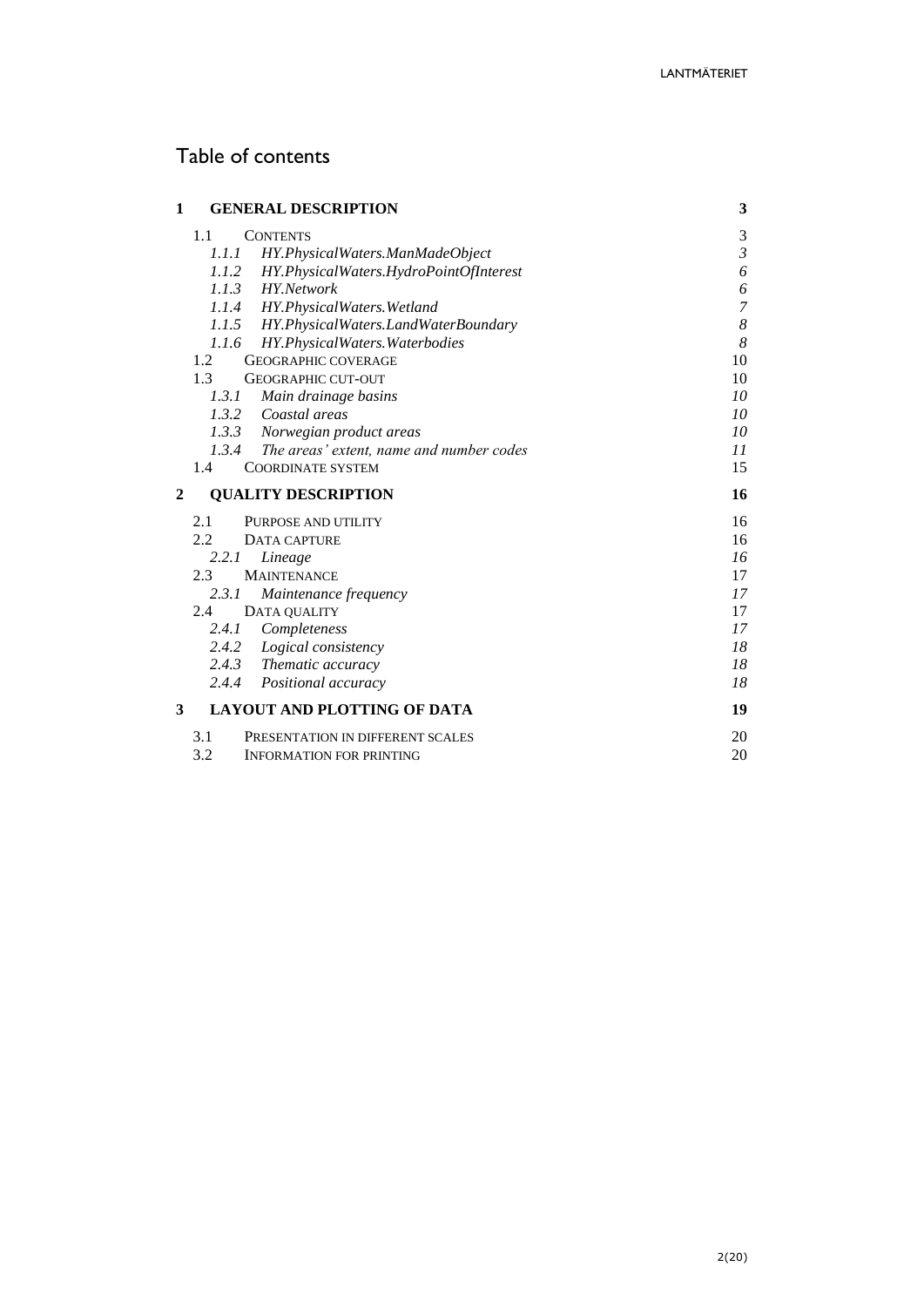# <span id="page-2-0"></span>**1 General description**

Hydrography View Service, INSPIRE is one of Lantmateriets view services for maps and images. The service contains hydrographical information according to the EU-directive INSPIRE's data specification for the theme Hydrography, physical waters. The information is adapted for viewing in the scale 1:10 000.

## <span id="page-2-1"></span>1.1 Contents

Hydrography View Service, INSPIRE presents hydrographical information in six separate layers:

- HY.PhysicalWaters.ManMadeObject
- HY.PhysicalWaters.HydroPointOfInterest
- HY.Network
- HY.PhysicalWaters.Wetland
- HY.PhysicalWaters.LandWaterBoundary
- HY.PhysicalWaters.Waterbodies

#### <span id="page-2-2"></span>**1.1.1 HY.PHYSICALWATERS.MANMADEOBJECT**

The layer contains constructions in or adjacent to a body of water:

- Dam
- Sluice, including water pipe and water chute
- Lock
- Pile fendering
- **Jetty**
- Pier
- Quay
- Guide jetty
- Dolphin
- Aqueduct

*Figure 2. Example in scale 1:15 000.*

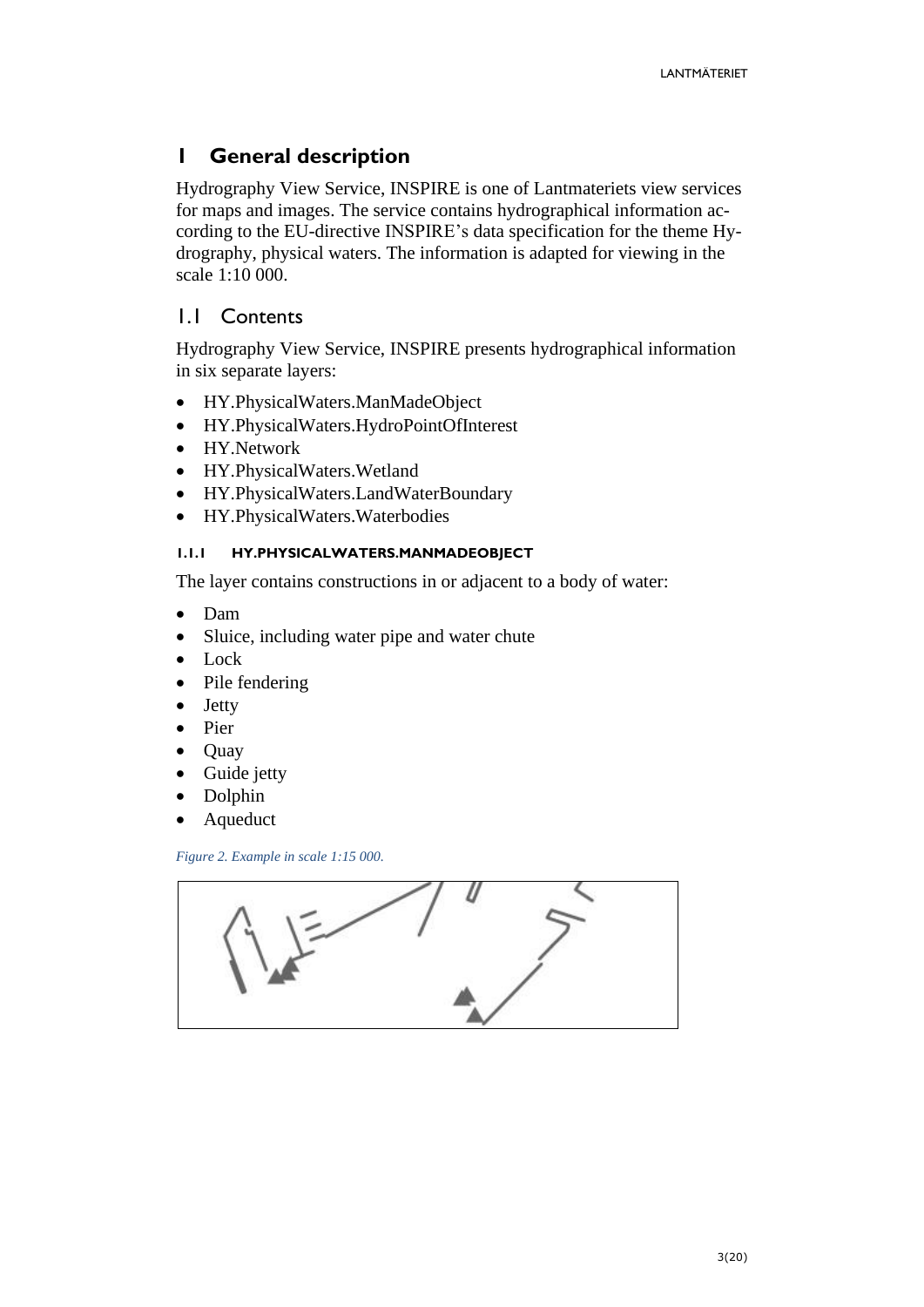| Object type    | <b>Definition</b>                                                                                                                                                                             | <b>Selection</b>                                                                                                                                                                                                                                                                                                              |
|----------------|-----------------------------------------------------------------------------------------------------------------------------------------------------------------------------------------------|-------------------------------------------------------------------------------------------------------------------------------------------------------------------------------------------------------------------------------------------------------------------------------------------------------------------------------|
| DamOrWeir      | A permanent barrier across a water-<br>course used to dam the water or reg-<br>ulate its flow.                                                                                                | All dams are shown.<br>Earth dams and embankments whose<br>purpose is to lead water in a certain<br>channel are not shown as dams.<br>Constructions creating reflection<br>ponds are not shown.                                                                                                                               |
| Sluice         | An open, sloping pipe with a gate to<br>regulate the water flow (water chutes<br>and water pipes included).                                                                                   | All water pipes or water chutes in-<br>cluded in or connecting to displayed<br>watercourses that are at least 200<br>meters long are shown.                                                                                                                                                                                   |
| Lock           | A basin with two or a series of gates<br>used to raise or lower vessels when<br>they pass between different levels of<br>water.                                                               | Shown in full.                                                                                                                                                                                                                                                                                                                |
| Pile fendering | A construction that prevents or less-<br>ens the chock of contact on vessels.                                                                                                                 | Only shown within NSL areas. Pile<br>fenderings longer than 8 m are<br>shown.                                                                                                                                                                                                                                                 |
| Jetty          | A smaller platform, normally an-<br>chored to the sea bed, built from the<br>shore out into deeper water. Also in-<br>tended for docking and mooring of<br>vessels, but also for bathing etc. | Shown completely; minimum di-<br>mension for display is 20 m meas-<br>ured from the shoreline. Jetties that<br>follow the shoreline shall not be dis-<br>played. In an NSL area the minimum<br>dimension for display is 10 m, meas-<br>ured from the shoreline. Jetties that<br>follow the shoreline shall be dis-<br>played. |
| Pier           | A built barrier in the water, mainly<br>to create an area protected against<br>high waves or to prevent direct<br>backwash.                                                                   | Pier, boundary: Groyne/pier at least<br>6 m wide and at least 10 m long.<br>Only shown within NSL areas. Out-<br>side NSL areas they are only shown<br>as shoreline.<br>Pier, centre line: All breakwa-<br>ters/piers narrower than 6 m and<br>longer than 20 m measured from the<br>shoreline are shown.                     |

*Table 1.Definition of the different object types.*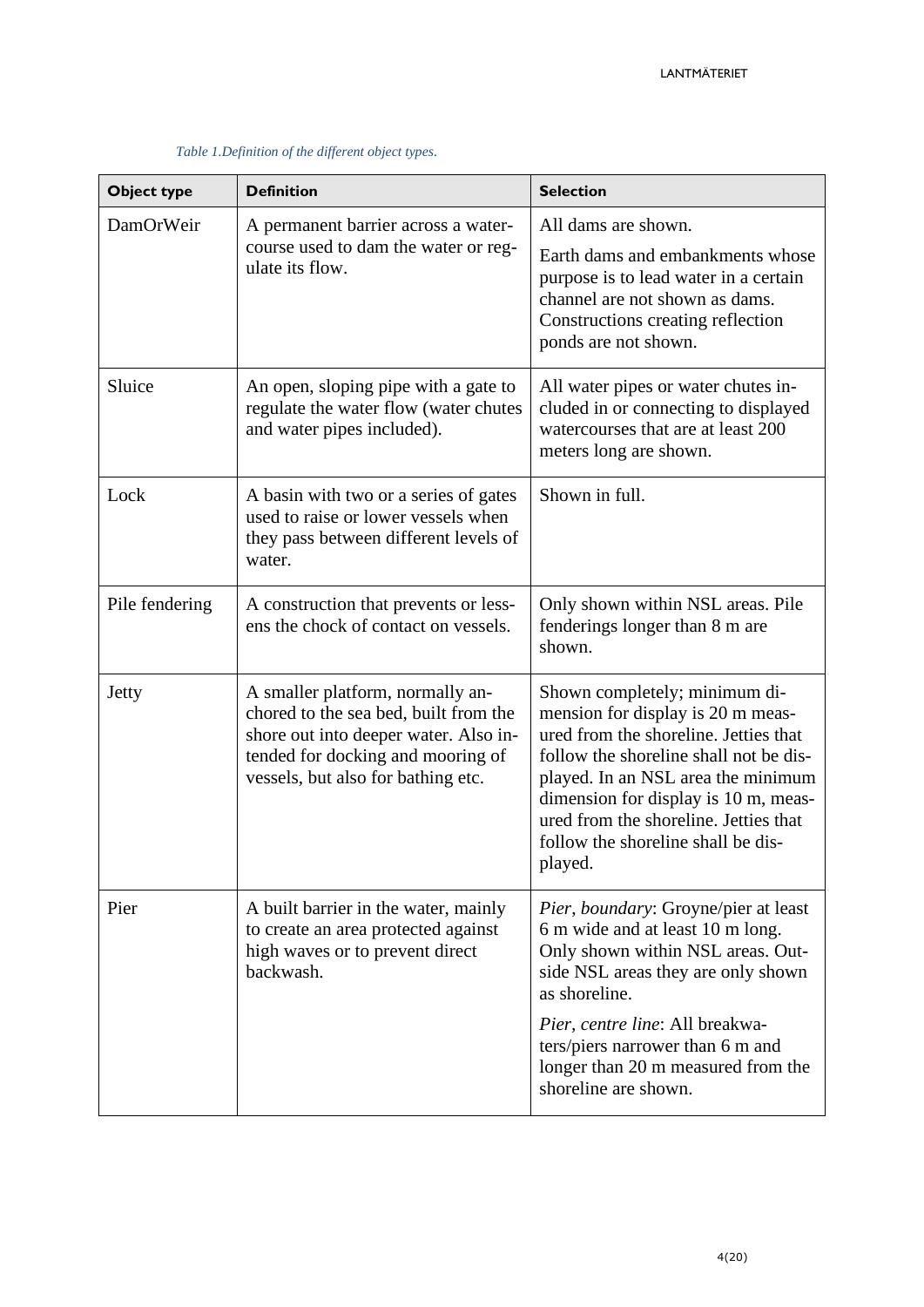| Object type | <b>Definition</b>                                                                                                                                                                | <b>Selection</b>                                                                                                                                                                                                                                         |
|-------------|----------------------------------------------------------------------------------------------------------------------------------------------------------------------------------|----------------------------------------------------------------------------------------------------------------------------------------------------------------------------------------------------------------------------------------------------------|
| Quay        | Built-up waterside where ships can<br>moor, load and unload goods. It is to<br>its whole length connected to adja-<br>cent warehouses.                                           | Quay, boundary: Shown as a line<br>which coincides with the shoreline.<br>Only shown within NSL areas.<br>Shown if it is at least 6 m wide.                                                                                                              |
|             |                                                                                                                                                                                  | Quay, centre line: Only shown<br>within NSL areas. Protruding quays<br>that are longer than 10 m measured<br>from the shoreline and narrower than<br>6 m are shown. Only quays shown in<br>the Swedish Maritime Administra-<br>tion database are mapped. |
| Guide jetty | A construction for leading ships in<br>narrow passages, for instance bridge<br>thoroughfares, ferry berths and lock<br>approaches.                                               | Only shown within NSL areas.<br>Guide jetties longer than 8 m are<br>shown. Shown coherently under<br>bridges.                                                                                                                                           |
| Dolphin     | A construction for mooring vessels<br>in docks, consisting of several to<br>each other connected poles, driven<br>into the seabed. Nowadays they are<br>mostly made of concrete. | Dolphin whose surface is less than<br>12 m <sup>2</sup> are shown as <i>Small dolphin</i> ,<br>others as Normal dolphin.                                                                                                                                 |
| Aqueduct    | A construction which purpose is to<br>lead a watercourse across an obsta-<br>cle. The obstacle might be a valley, a<br>road, a railroad or another water-<br>course.             | The aqueducts in Håverud, Kungs<br>Norrby and Ljungsbro are presented.                                                                                                                                                                                   |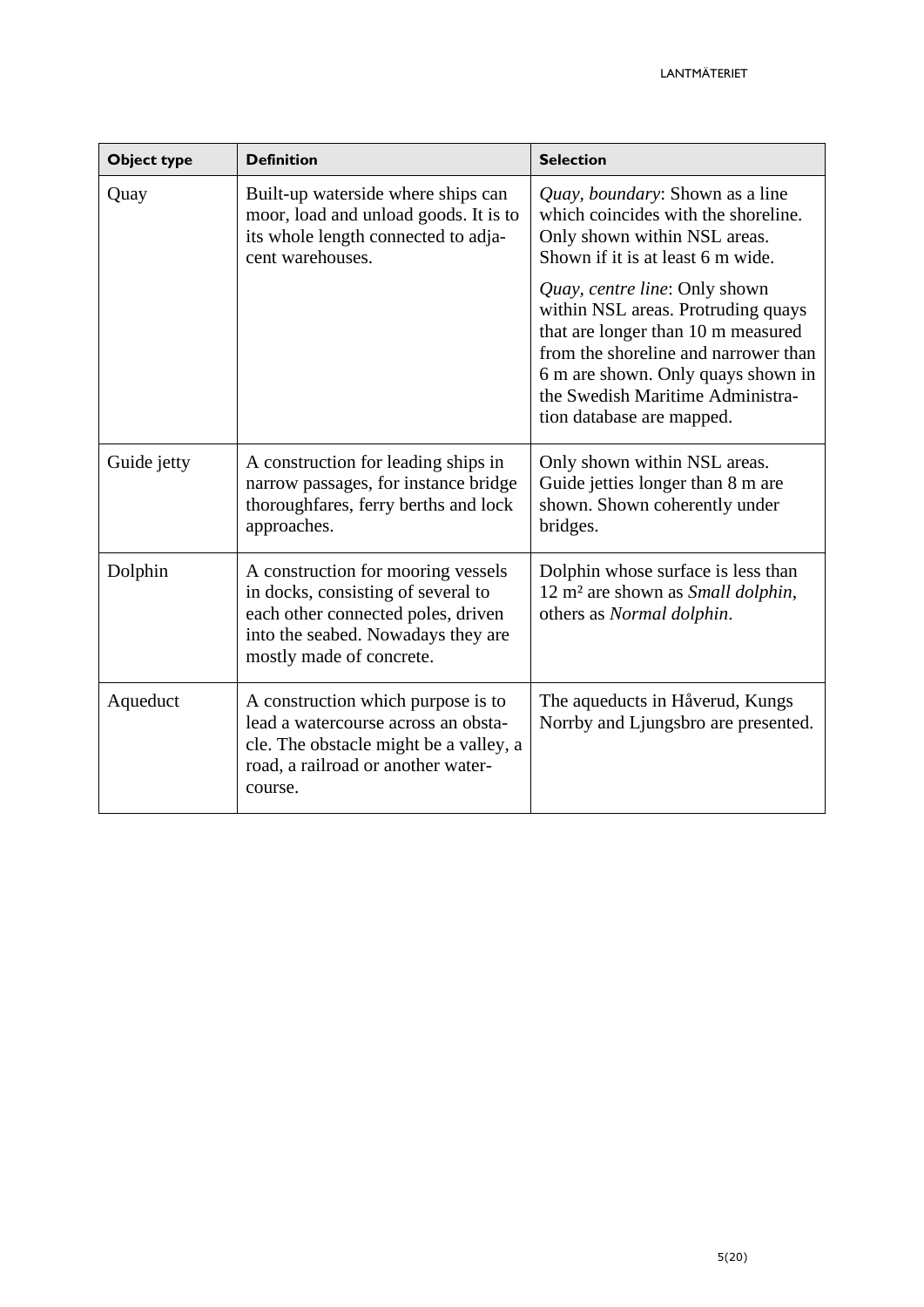#### <span id="page-5-0"></span>**1.1.2 HY.PHYSICALWATERS.HYDROPOINTOFINTEREST**

The layer contains rapids and falls.

*Figure 3. Example in scale 1:50 000.*



*Table 2. Definition of the object types rapids and waterfalls.*

| <b>Object type</b>                                                                              | <b>Definition</b>                                                                                                                            | <b>Selection</b>                                                                                                                                                                                        |
|-------------------------------------------------------------------------------------------------|----------------------------------------------------------------------------------------------------------------------------------------------|---------------------------------------------------------------------------------------------------------------------------------------------------------------------------------------------------------|
| Rapids                                                                                          | Part of a watercourse with a faster<br>flow, where the bottom slopes down<br>steeply, but not with the enough<br>breach to form a waterfall. | Displayed in watercourses wider<br>than 6 m (double line) so that the<br>character and navigability of the wa-<br>tercourse are apparent. The mini-<br>mum length for displaying this is<br>about 50 m. |
| Falls<br>Waterfall. Part of a watercourse<br>where the water falls vertically from<br>a height. |                                                                                                                                              | Complete display in watercourses<br>that are at least about 20 m wide. In<br>narrow watercourses down to about<br>6 m, only significant waterfalls are<br>displayed.                                    |

#### <span id="page-5-1"></span>**1.1.3 HY.NETWORK**

The layer contains a geometrical hydrographic network including watercourse links.

*Figure 4. Examples in scale 1:10 000.*



According to Inspire the hydrographic network should be defined as a geometrical network. The geometrical network postulates a coherent geometry, i.e. there must not be any gaps between lakes and watercourses or between parts of watercourses. Through lakes and broad watercourses that are represented as surfaces (and not as lines) a watercourse link has been created.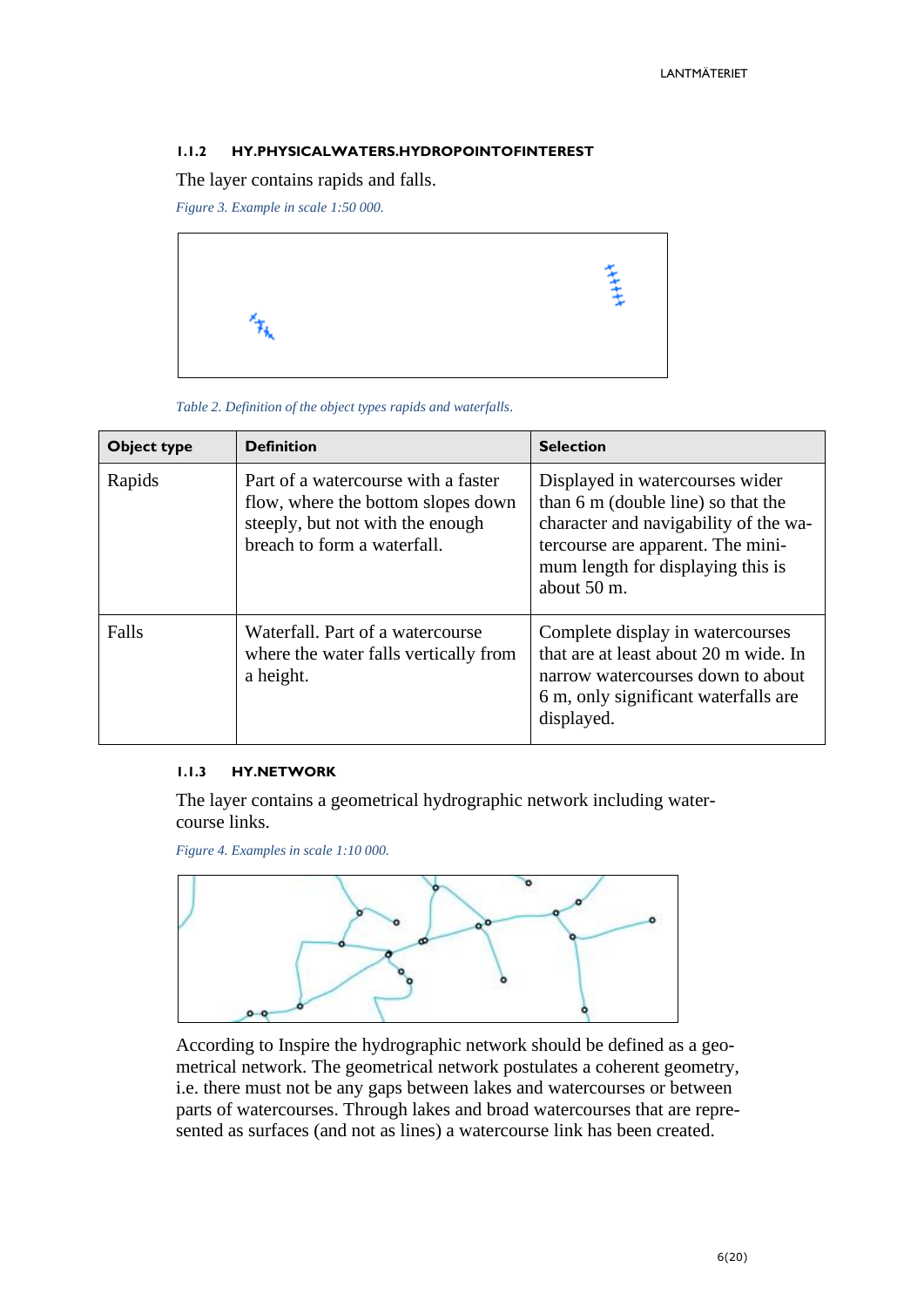The watercourse links and watercourses represented as a line become the links in the network. The nodes are connected in the fork locations.

| <b>Object type</b>   | <b>Definition</b>                                          | <b>Selection</b>                                                                                                                                                                                                                                                                                                                                                                                                                                            |
|----------------------|------------------------------------------------------------|-------------------------------------------------------------------------------------------------------------------------------------------------------------------------------------------------------------------------------------------------------------------------------------------------------------------------------------------------------------------------------------------------------------------------------------------------------------|
| Node                 | HydroNode. A node in a hydro-<br>graphic network.          |                                                                                                                                                                                                                                                                                                                                                                                                                                                             |
| Water-<br>courseLink | A segment of a watercourse in the<br>hydrographic network. | In addition to watercourses, the fol-<br>lowing objects are also presented:                                                                                                                                                                                                                                                                                                                                                                                 |
|                      |                                                            | Centre line: Fictitious line through<br>water surfaces that are required to<br>build a coherent line network. They<br>always lie in a water surface, never<br>on land. Where they end, they con-<br>nect to a shoreline, an enclosure<br>and/or another centre line. When<br>they connect to a watercourse or a<br>fictitious centre line, they must also<br>connect to the shoreline. They must<br>always be digitized in the direction<br>of the current. |
|                      |                                                            | Centre line, indistinct: Fictitious line<br>connecting the flow network through<br>other types of surfaces than water.<br>Indistinct centre lines are used to<br>represent watercourses below<br>ground and water flows through for<br>example wetlands and arable lands.                                                                                                                                                                                   |

#### *Table 3. Definition of the object types node and WatercourseLink.*

#### <span id="page-6-0"></span>**1.1.4 HY.PHYSICALWATERS.WETLAND**

The layer contains wetlands.

*Figure 5. Examples in scale 1:10 000.*



Wetlands are not presented as correctly divided objects, instead they follow the division of the index tiles.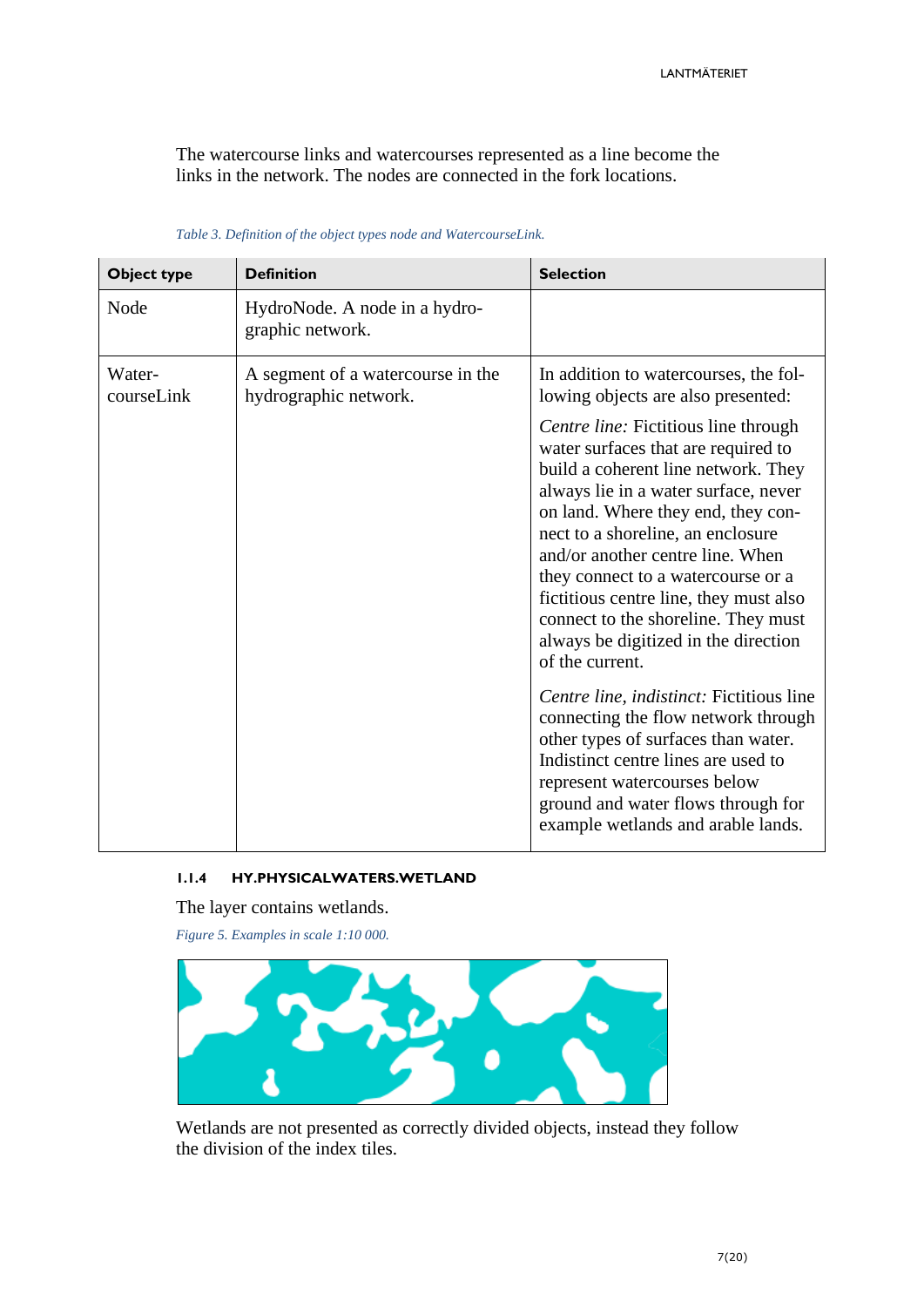| Object type | <b>Definition</b>                                                                                                               | <b>Selection</b>                                                                                                                                                                                                                                                                                                                                                   |
|-------------|---------------------------------------------------------------------------------------------------------------------------------|--------------------------------------------------------------------------------------------------------------------------------------------------------------------------------------------------------------------------------------------------------------------------------------------------------------------------------------------------------------------|
| Wetland     | An area with little drainage or regu-<br>larly flooded, where the ground is<br>saturated with water and supports<br>vegetation. | The minimum dimension for dis-<br>playing this is about 2500 m <sup>2</sup> . Dried<br>or ditched bog which has become<br>productive woodland is not classi-<br>fied as wetland. A mere, collection<br>of water or a permanent water-filled<br>flark in wetland is shown as a water<br>surface if the area is sufficiently<br>large, at least 500 m <sup>2</sup> . |

*Table 4. Definition of the object type wetland.*

#### <span id="page-7-0"></span>**1.1.5 HY.PHYSICALWATERS.LANDWATERBOUNDARY**

The layer contains landwater boundaries.

*Figure 6. Example in the scale 1:15 000.*



*Table 5. Definition of the object type LandWaterBoundary.*

| Object type | <b>Definition</b>                     | <b>Selection</b>                      |
|-------------|---------------------------------------|---------------------------------------|
| LandWater-  | The line where a land mass is in con- | Presented according to the selection  |
| Boundary    | tact with a body of water.            | of Standing water, see chapter 1.1.6. |

#### <span id="page-7-1"></span>**1.1.6 HY.PHYSICALWATERS.WATERBODIES**

The layer contains lakes and broad watercourses (wider than 6 metres) as surfaces and smaller watercourses (narrower than 6 metres) as lines.

*Figure 7. Examples in the scale 1:10 000.*

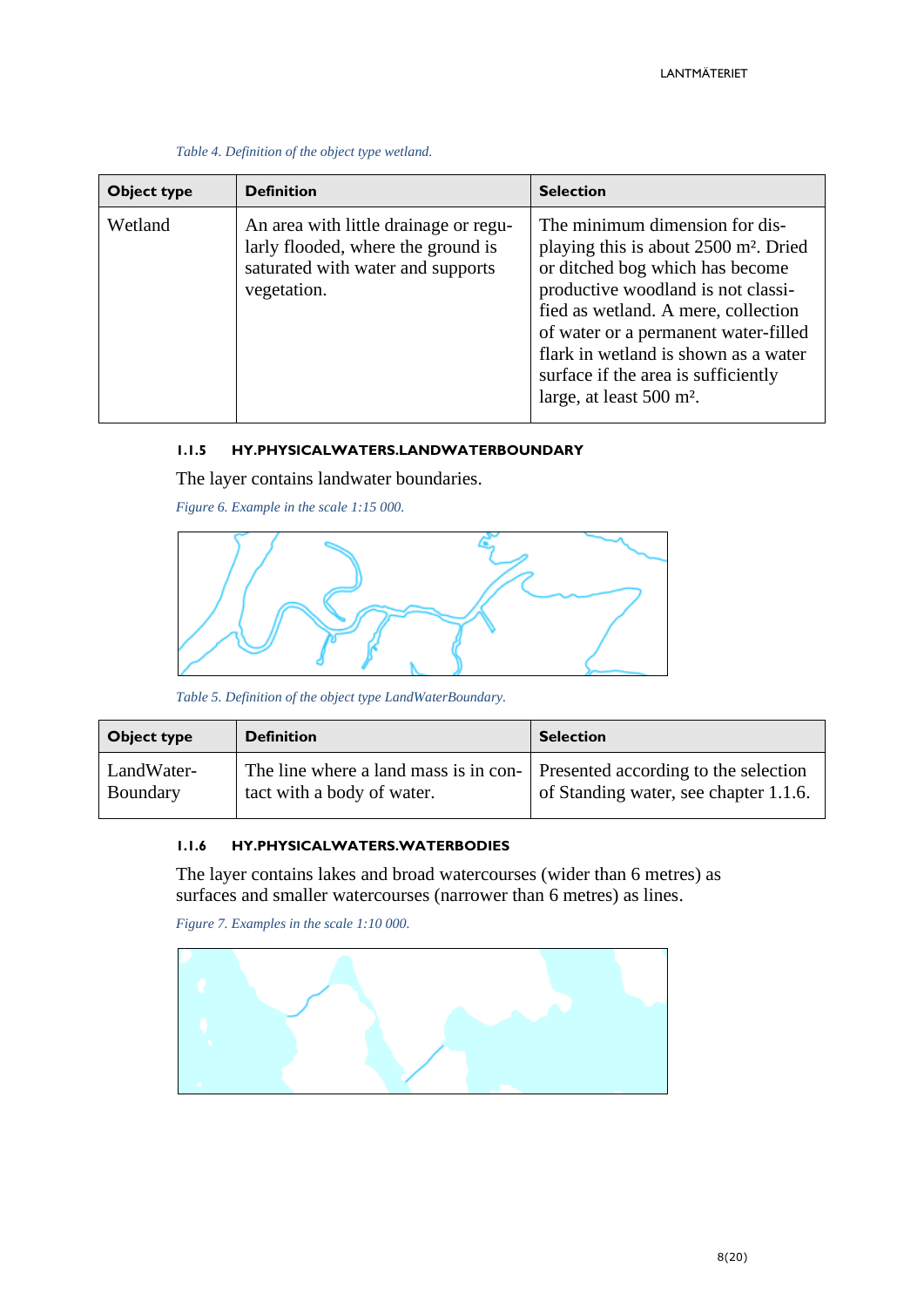| Object type         | <b>Definition</b>                                                                                                                                                                                                       | <b>Selection</b>                                                                                                                                                                                                                                                                                                                                              |
|---------------------|-------------------------------------------------------------------------------------------------------------------------------------------------------------------------------------------------------------------------|---------------------------------------------------------------------------------------------------------------------------------------------------------------------------------------------------------------------------------------------------------------------------------------------------------------------------------------------------------------|
| Standing-<br>Water* | A body of water which is entirely<br>surrounded by land.                                                                                                                                                                | The minimum dimension for display<br>is surfaces greater than about 400<br>m <sub>2</sub> and watercourses at least 6 m<br>wide. Smaller surfaces, such as wa-<br>ter-filled sludge basins, settling ba-<br>sins, basins, ponds, tarns and pits<br>may however also be displayed. If<br>possible, the water surface should be<br>shown at normal water level. |
| Watercourse*        | A natural or artificial flowing water-<br>course (the geometry could be a line<br>or a surface), <i>i.e.</i> a surface water<br>body with significant flow rate, de-<br>limited by two connecting water lo-<br>cations. | The shortest distance shown for wa-<br>tercourses not connecting hydro-<br>graphic map objects (e.g. lakes and<br>wetland) is 250 m.<br>In the coverage area for the Moun-<br>tain Map 1:50 000 and the Mountain<br>Map 1:100 000, a simplified display<br>is applied.                                                                                        |

*Table 6. Definition of the object types StandingWater and Watercourse.*

\* Regarding the difference between the surface of a watercourse and the surface of standing water: The surface of the watercourse always has a distinct inclination, hence the water flows in one direction, while the surface of standing water lacks this distinct inclination. The difference in inclination between a surface of a watercourse and a surface of standing water may in some cases however be marginal, the assessment of this is done by SMHI.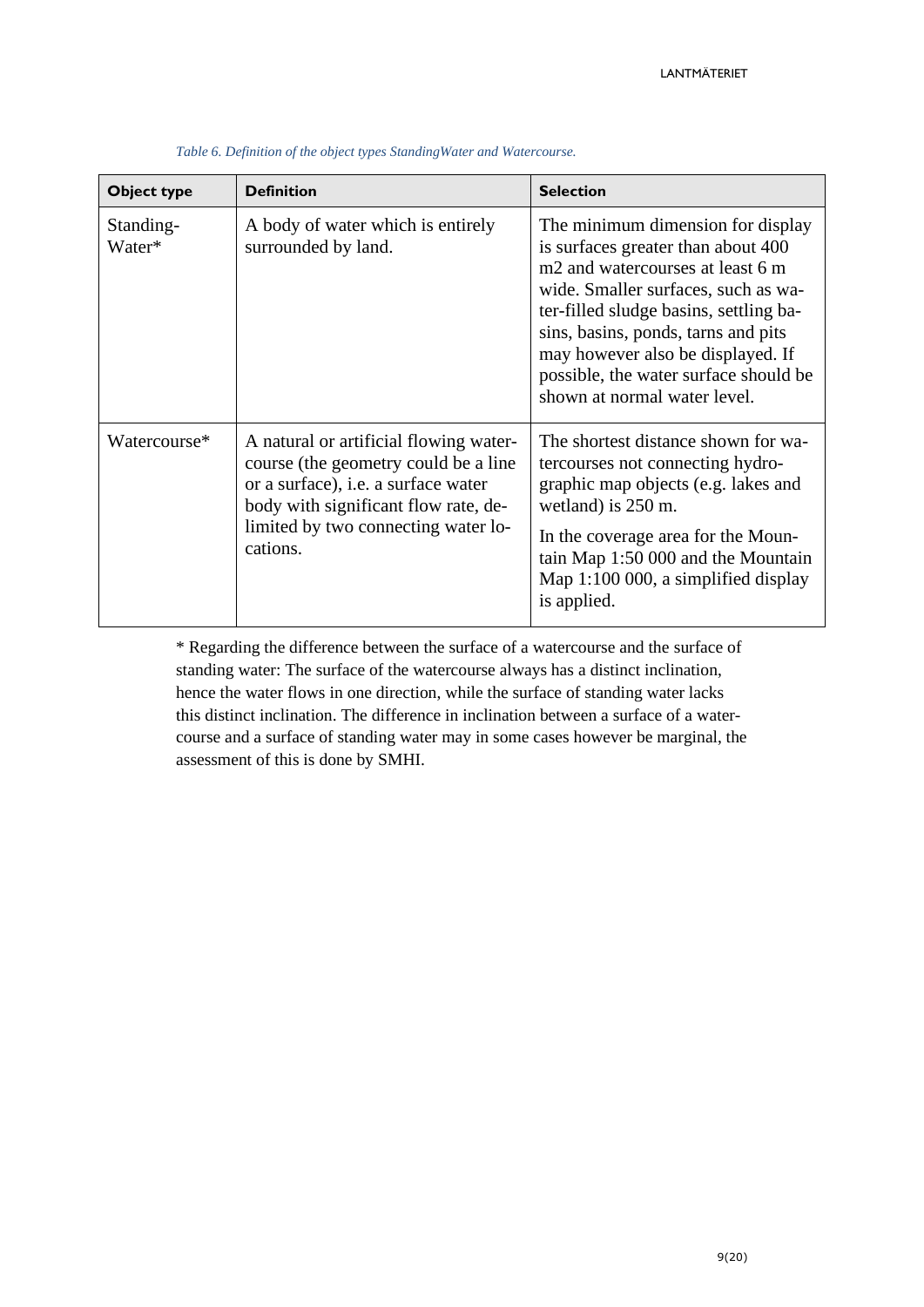# <span id="page-9-0"></span>1.2 Geographic coverage

The Hydrography View Service, INSPIRE contains hydrographic objects in the whole of Sweden. Objects belonging to the national shoreline can be found around the coast and the major inland lakes. In cases where drainage basins extend beyond national borders, foreign information with limited content is included.

Information about areas where data is available and how these are divided can be found on Lantmateriet's website under [Uppföljning 2018](https://www.lantmateriet.se/globalassets/om-lantmateriet/var-samverkan-med-andra/hydro_lev-klart.pdf)  [Införandeprojektet Hydro\(pdf\).](https://www.lantmateriet.se/globalassets/om-lantmateriet/var-samverkan-med-andra/hydro_lev-klart.pdf)

### <span id="page-9-1"></span>1.3 Geographic cut-out

### <span id="page-9-2"></span>**1.3.1 MAIN DRAINAGE BASINS**

The main drainage basins are those which are relevant to Sweden, which flow into the sea and which had an area over 200 square kilometres when they were defined. The main drainage basins have been defined by SMHI and have been given a HARO code and usually the name specified on the map for the main river which flow into the sea.

Some of the main drainage basins (113000, 114000, 115000 and 116000) drain from Sweden to Norway and flow into the Skagerrak or the Norwegian Sea.

#### <span id="page-9-3"></span>**1.3.2 COASTAL AREAS**

SMHI has made a division into 10 coastal areas by merging areas along the coast between the main drainage basins and islands in the sea. The division of islands in the sea has followed selected boundaries between coastal waters in SVAR (The Swedish Water Archive). The areas have been given numbers and names in accordance with the areas in SVAR which define border areas.

#### <span id="page-9-4"></span>**1.3.3 NORWEGIAN PRODUCT AREAS**

There are also four defined areas for rivers that flow from Sweden to Norway and into the Norwegian Sea: between Nea and Vefsna, between Vefsna and Rana, Saltdalsvassdraget\_Hellemovassdraget and North of Luleälven. The areas have been given numbers and names in accordance with SVAR.

NB! The number of areas, their names, codes and extents may change over time.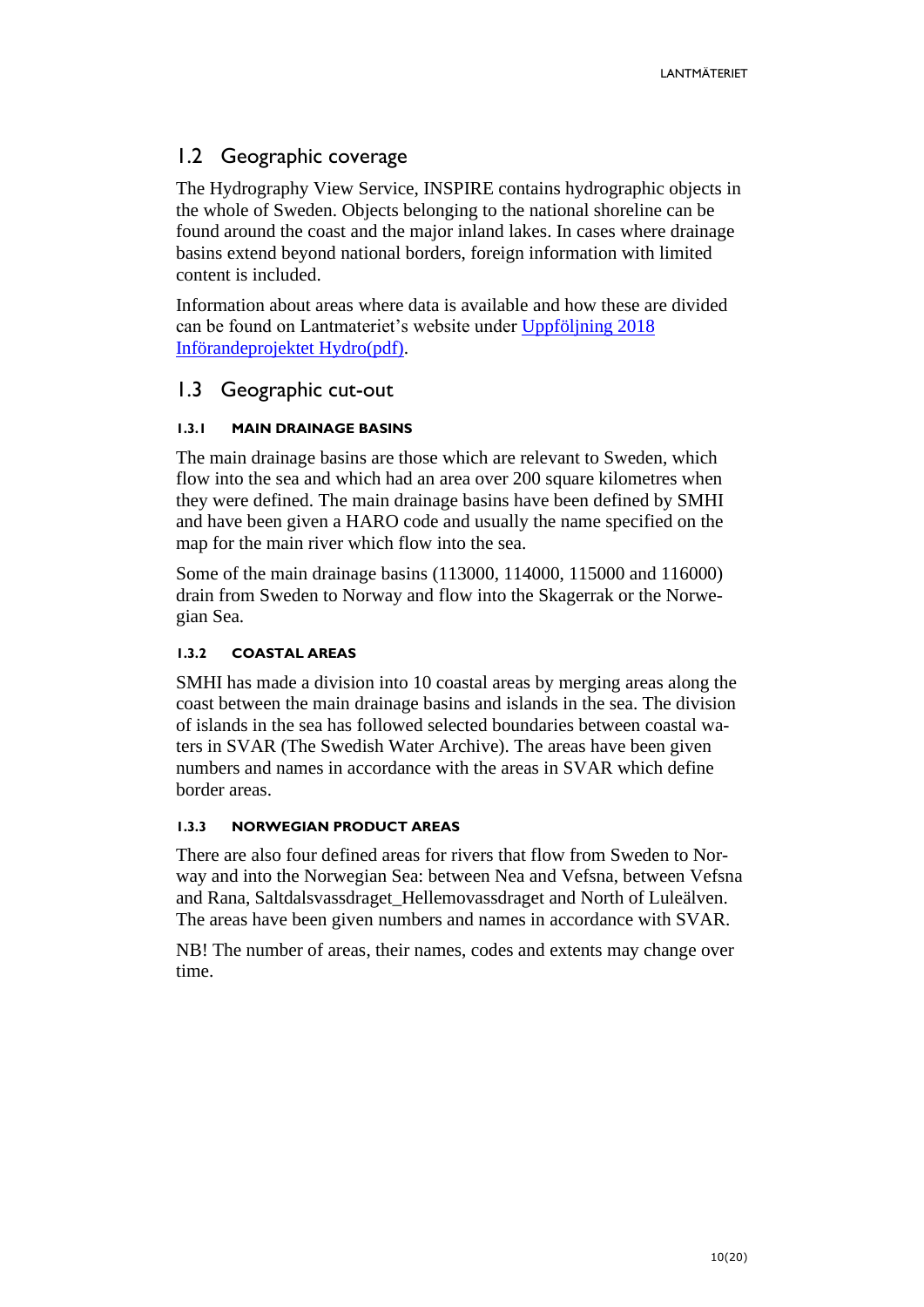#### <span id="page-10-0"></span>**1.3.4 THE AREAS' EXTENT, NAME AND NUMBER CODES**

*Figure 8. The main drainage basins, coastal areas and Norwegian product areas with associated number codes.*

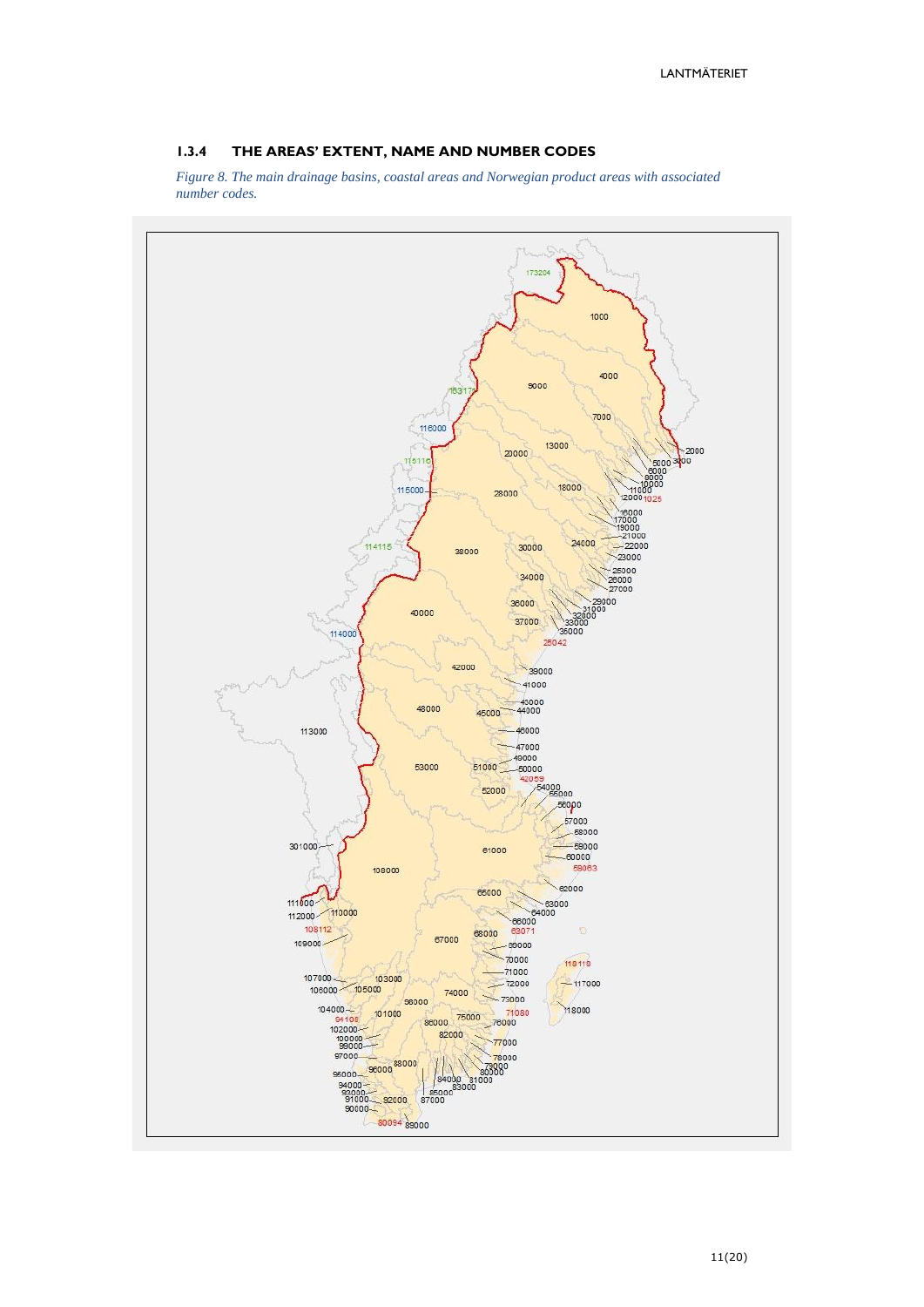#### MAIN DRAINAGE BASINS

*Table 7. The main drainage basins with associated number codes.*

| <b>HARO</b> | Watercourse    | <b>HARO</b> | Watercourse     |
|-------------|----------------|-------------|-----------------|
| 1000        | Torneälven     | 62000       | Tyresån         |
| 2000        | Keräsjoki      | 63000       | Trosaån         |
| 3000        | Sangisälven    | 64000       | Svärtaån        |
| 4000        | Kalixälven     | 65000       | Nyköpingsån     |
| 5000        | Töreälven      | 66000       | Kilaån          |
| 6000        | Vitån          | 67000       | Motala ström    |
| 7000        | Råneälven      | 68000       | Söderköpingsån  |
| 8000        | Altersundet    | 69000       | Vindån          |
| 9000        | Luleälven      | 70000       | Storån          |
| 10000       | Alån           | 71000       | Botorpsströmmen |
| 11000       | Rosån          | 72000       | Marströmmen     |
| 12000       | Alterälven     | 73000       | Virån           |
| 13000       | Piteälven      | 74000       | Emån            |
| 16000       | Jävreån        | 75000       | Alsterån        |
| 17000       | Åbyälven       | 76000       | Snärjebäcken    |
| 18000       | Byskeälven     | 77000       | Ljungbyån       |
| 19000       | Kågeälven      | 78000       | Hagbyån         |
| 20000       | Skellefteälven | 79000       | Buatorpsån      |
| 21000       | Bureälven      | 80000       | Lyckebyån       |
| 22000       | Mångbyån       | 81000       | Nättrabyån      |
| 23000       | Kålabodaån     | 82000       | Ronnebyån       |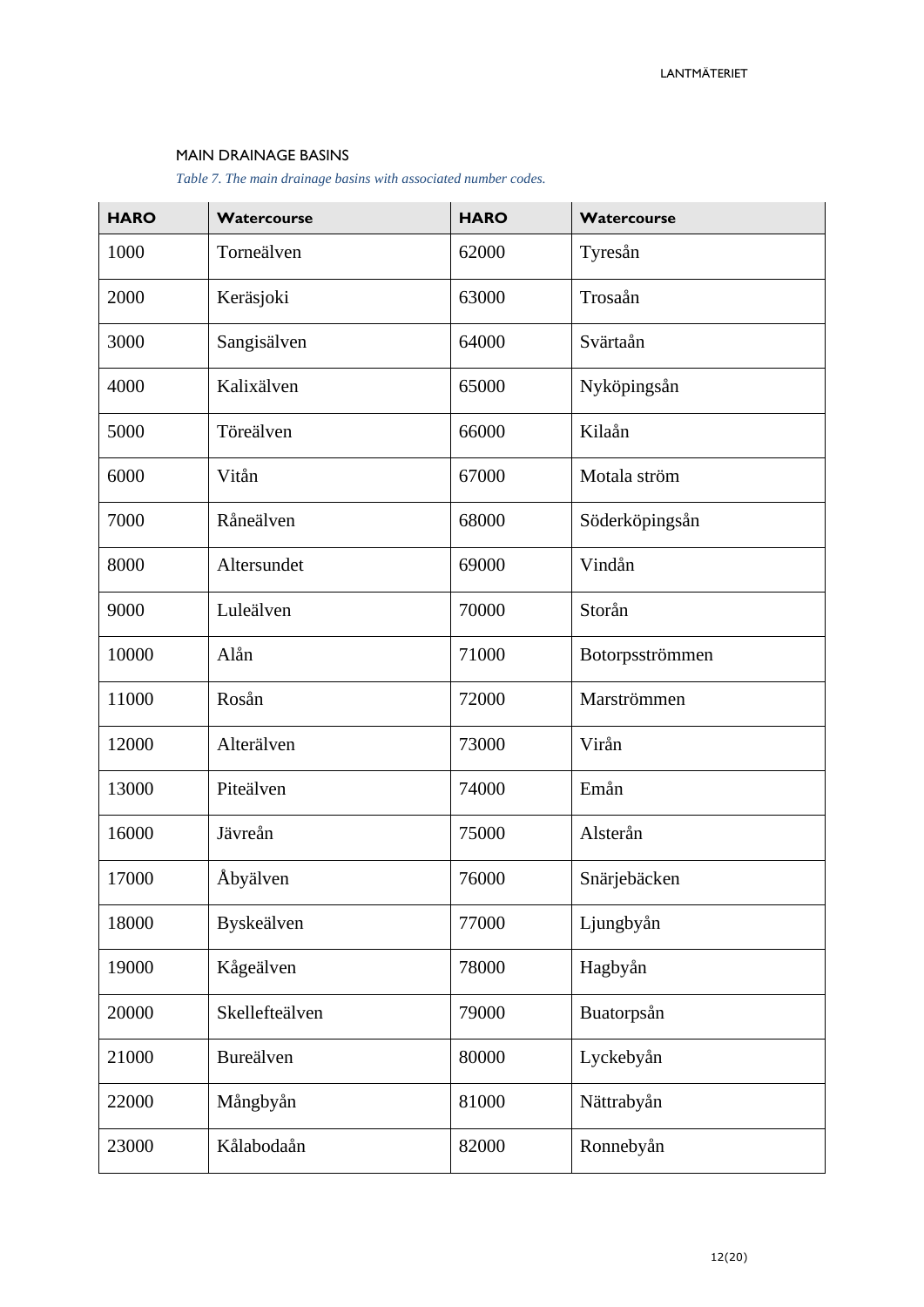| <b>HARO</b> | Watercourse   | <b>HARO</b> | Watercourse     |
|-------------|---------------|-------------|-----------------|
| 24000       | Rickleån      | 83000       | Vierydsån       |
| 25000       | Dalkarlsån    | 84000       | <b>Bräkneån</b> |
| 26000       | Sävarån       | 85000       | Mieån           |
| 27000       | Tavleån       | 86000       | Mörrumsån       |
| 28000       | Umeälven      | 87000       | Skräbeån        |
| 29000       | Hörnån        | 88000       | Helge å         |
| 30000       | Öreälven      | 89000       | Nybroån         |
| 31000       | Leduån        | 90000       | Sege å          |
| 32000       | Lögdeälven    | 91000       | Höje å          |
| 33000       | Husån         | 92000       | Kävlingeån      |
| 34000       | Gideälven     | 93000       | Saxån           |
| 35000       | Idbyån        | 94000       | Råån            |
| 36000       | Moälven       | 95000       | Vege å          |
| 37000       | Nätraån       | 96000       | Rönne å         |
| 38000       | Ångermanälven | 97000       | Stenån          |
| 39000       | Gådeån        | 98000       | Lagan           |
| 40000       | Indalsälven   | 99000       | Genevadsån      |
| 41000       | Selångersån   | 100000      | Fylleån         |
| 42000       | Ljungan       | 101000      | Nissan          |
| 43000       | Gnarpsån      | 102000      | Suseån          |
| 44000       | Harmångersån  | 103000      | Ätran           |
| 45000       | Delångersån   | 104000      | Himleån         |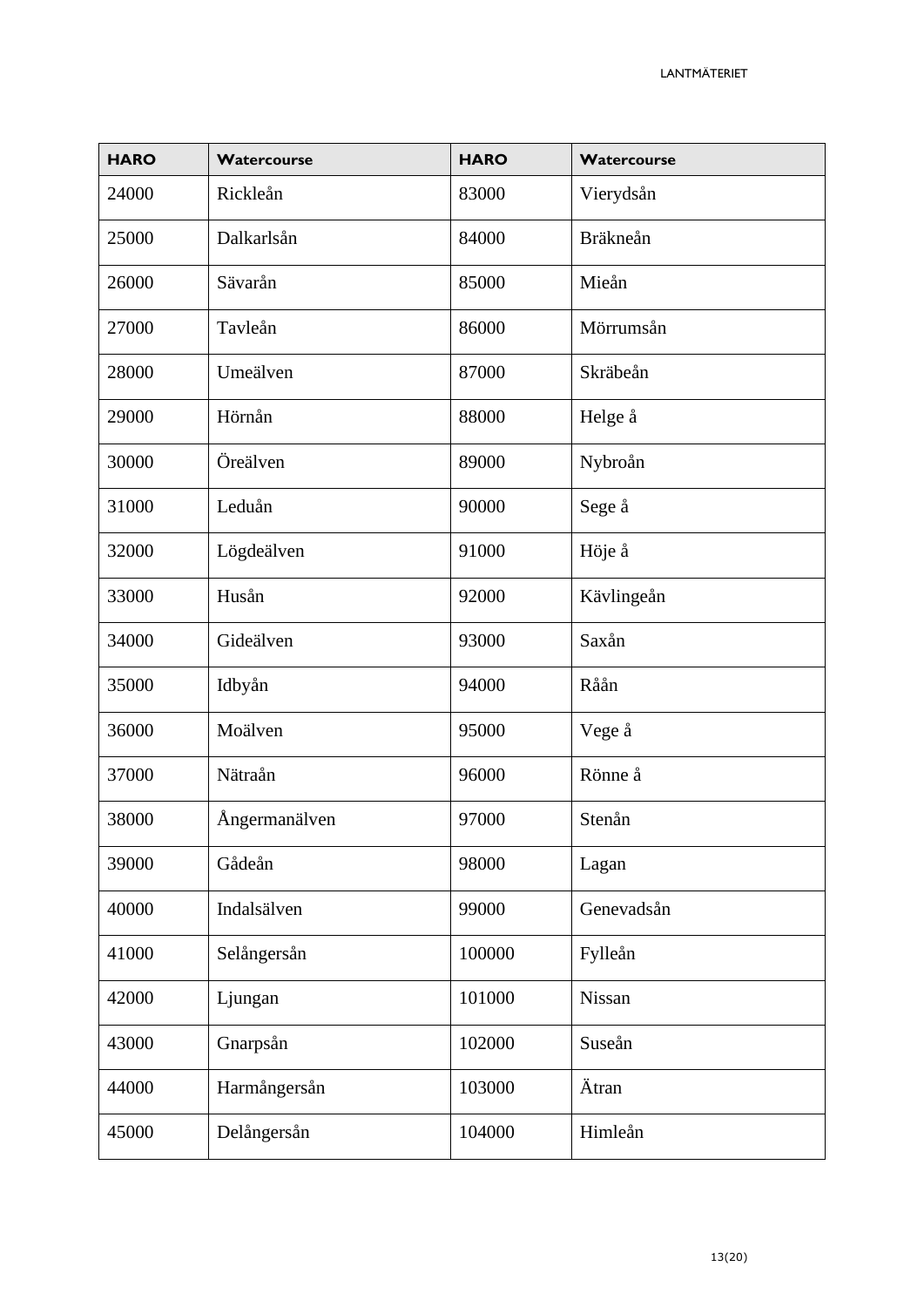| <b>HARO</b> | Watercourse        | <b>HARO</b> | Watercourse      |
|-------------|--------------------|-------------|------------------|
| 46000       | Nianån             | 105000      | Viskan           |
| 47000       | Norralaån          | 106000      | Rolfsån          |
| 48000       | Ljusnan            | 107000      | Kungsbackaån     |
| 49000       | Skärjån            | 108000      | Göta älv         |
| 50000       | Hamrångeån         | 109000      | Bäveån           |
| 51000       | Testeboån          | 110000      | Örekilsälven     |
| 52000       | Gavleån            | 111000      | Strömsån         |
| 53000       | Dalälven           | 112000      | Enningdalsälven  |
| 54000       | Tämnarån           | 113000      | Glomma           |
| 55000       | Forsmarksån        | 114000      | Nea              |
| 56000       | Olandsån           | 115000      | Vefsna           |
| 57000       | Skeboån            | 116000      | Rana             |
| 58000       | <b>Broströmmen</b> | 117000      | Gothemsån        |
| 59000       | Norrtäljeån        | 118000      | Snoderån         |
| 60000       | Åkersström         | 301000      | Haldenvassdraget |
| 61000       | Norrström          |             |                  |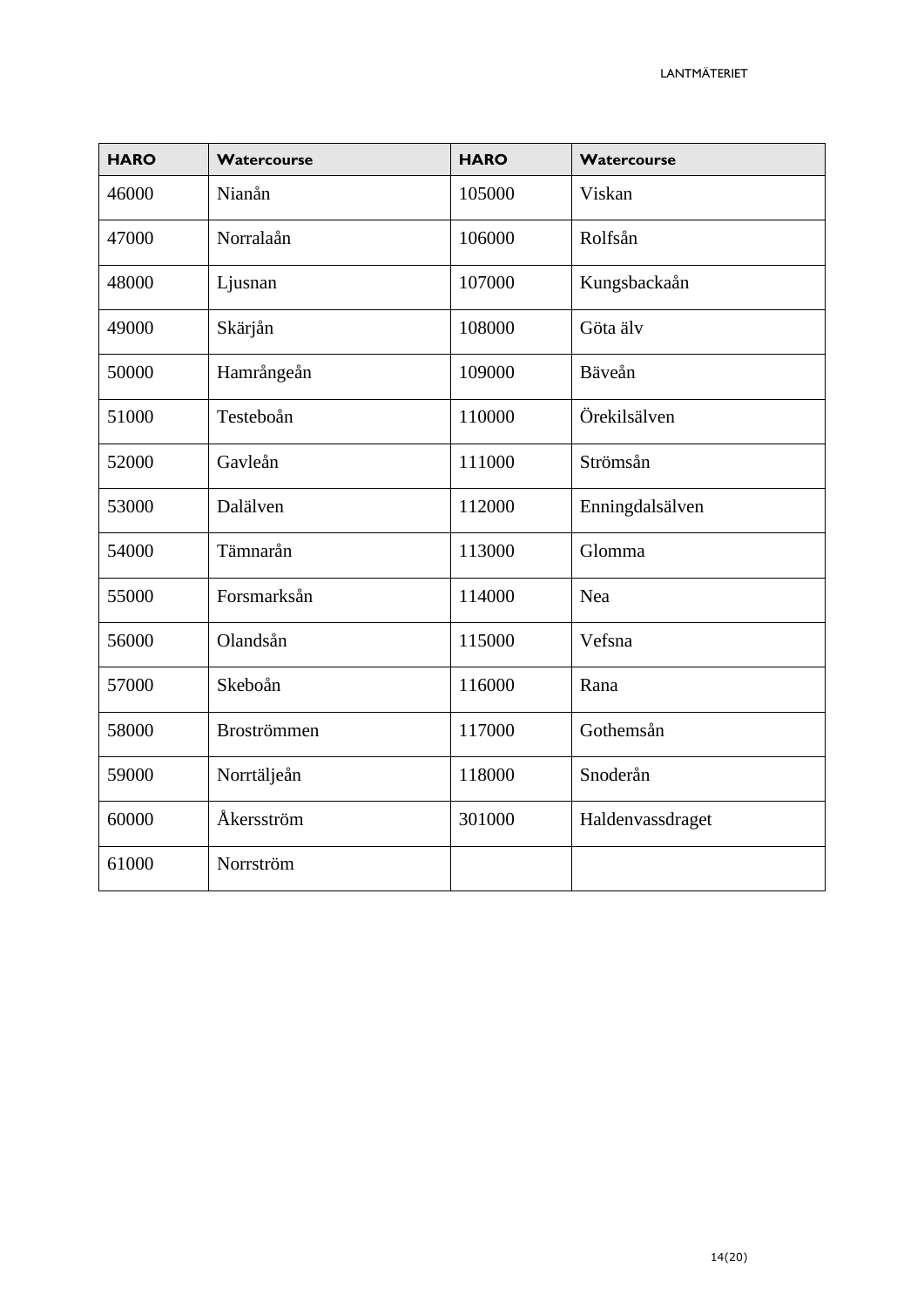#### COASTAL AREAS

*Table 8. The coastal areas with associated number codes.*

| Area number | Area name                 |
|-------------|---------------------------|
| 1025        | Finland_Dalkarlsån        |
| 25042       | Dalkarlsån_Ljungan        |
| 42059       | Ljungan_Norrtäljeån       |
| 59063       | Norrtäljeån_Trosaån       |
| 63071       | Trosaån_Botorpsströmmen   |
| 71080       | Botorpsströmmen_Lyckebyån |
| 80094       | Lyckebyån_Råån            |
| 94108       | Råån_Götaälv              |
| 108112      | Götaälv_Norge             |
| 118118      | Gotlands kustområde       |

#### NORWEGIAN PRODUCT AREAS

*Tabell 9. The Norwegian product areas with associated number codes.*

| Area number | Area name                            |
|-------------|--------------------------------------|
| 114115      | Mellan Nea och Vefsna                |
| 115116      | Mellan Vefsna och Rana               |
| 163171      | Saltdalsvassdraget_Hellemovassdraget |
| 173204      | Norr om Luleälven                    |

# <span id="page-14-0"></span>1.4 Coordinate system

In plane: See the technical description for the service. In height: RH 2000.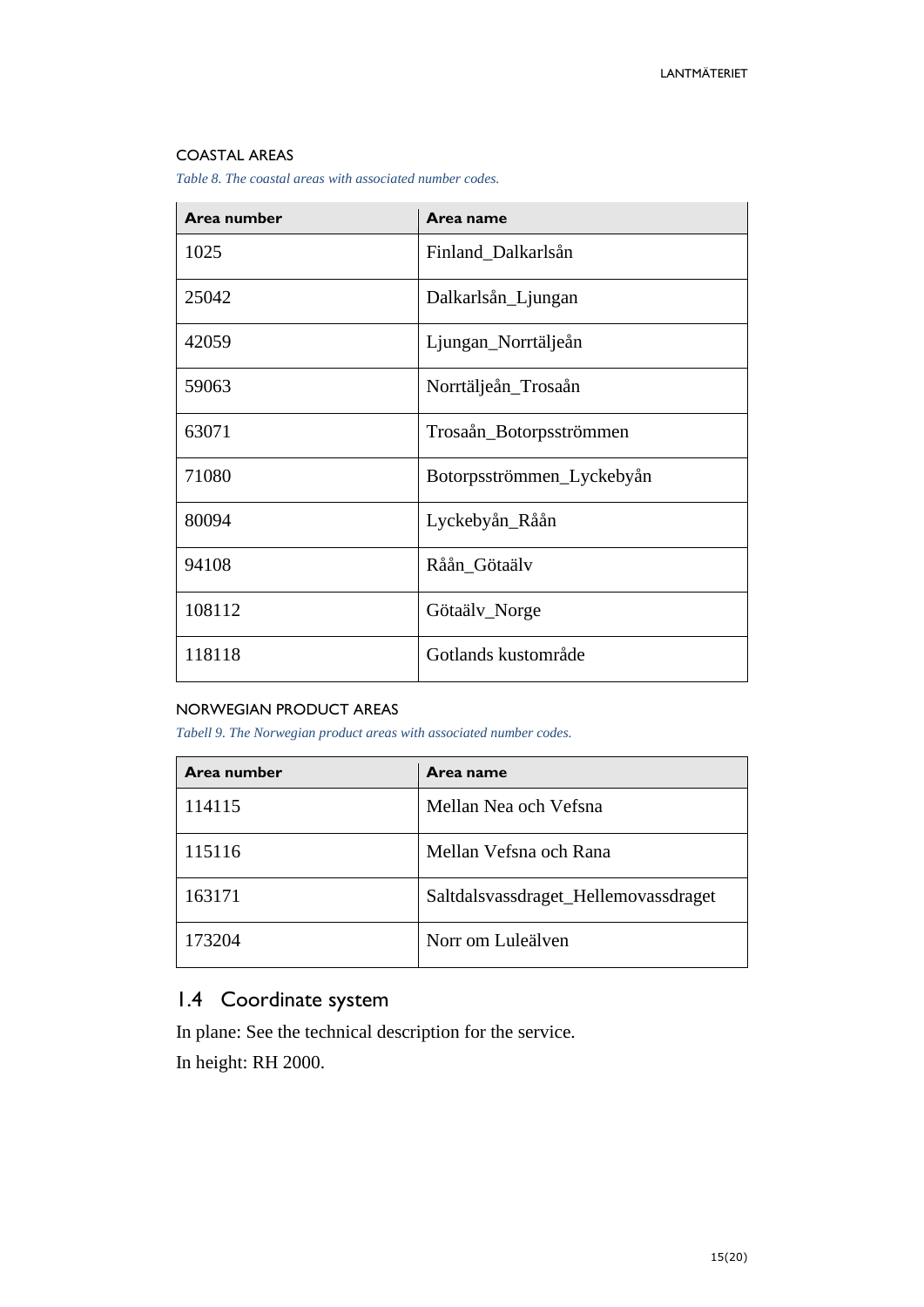# <span id="page-15-0"></span>**2 Quality description**

For more information about the various quality parameters used in the product description, refer to [HMK Ordlista \(pdf\)](https://www.lantmateriet.se/contentassets/96e6a20268f94f36959bd12e0700a581/hmk-ordlista_dec_2017.pdf) and [HMK Geodatakvalitet](https://www.lantmateriet.se/contentassets/96e6a20268f94f36959bd12e0700a581/hmk_geodatakvalitet_2017.pdf)  [\(pdf\).](https://www.lantmateriet.se/contentassets/96e6a20268f94f36959bd12e0700a581/hmk_geodatakvalitet_2017.pdf) For terms and definitions of these, refer to the [termdatabase Ekvator.](https://sis.termweb.se/termweb/app;jsessionid=01AC778778A3984915E1EC69F91FC1B5?service=direct/1/SearchView/$SearchViewBorder.$LogoutPanel.logout)

# <span id="page-15-1"></span>2.1 Purpose and utility

Hydrography is the base for many other geographical data, especially for analyses of everything in the landscape with any connection to water. The need for hydrographical data with good geographical levels of description and coherent structure is great in many areas of operations. Good data also contribute to better analyses, primarily in climate-related areas.

Being able to describe water flows in a way that allow GIS-software analyses enables predictions and management of consequences, as well as influence on the environment. Here are some examples of environmental problems where analyses using networked hydrography are of great value:

- The spread of pollution in waterways
- Acidification of lakes and need for lime treatment
- Increase in water levels in the event of flooding in risk areas
- Influence of landscape and water systems in environmentally sensitive areas
- Impact of forestry and infrastructure projects on the landscape

### <span id="page-15-2"></span>2.2 Data capture

#### <span id="page-15-3"></span>**2.2.1 LINEAGE**

The initial collection comes from Lantmateriet's digital collection of basic data with photogrammetric methods. Geometries are measured in the scale 1:10 000.

The main drainage basins were created from height data. Network adapted data is created by separating objects with enclosing lines and creating a division among lakes and watercourses. Existing line watercourses are linked to centre lines through water surfaces; digitizing direction corresponds to the direction of flow and unique identities are created. In order to gain a coherent presentation of the hydrography between different countries, it is important that the objects are linked if they cross the national border.

Information on certain objects along the coast and the major lakes such as piers, quays, pile fenderings, guide jetties and dolphins are collected in cooperation with the Swedish Maritime Administration within the [National](https://www.lantmateriet.se/sv/Om-Lantmateriet/Samverkan-med-andra/Nationell-strandlinje/)  [Shoreline project \(NSL\).](https://www.lantmateriet.se/sv/Om-Lantmateriet/Samverkan-med-andra/Nationell-strandlinje/)

Dams, jetties and piers are also included in collaboration agreements with municipalities. More information about collaboration with municipalities is available at Lantmäteriet's website under [Byggnad, Adress, Lägenhet och](https://www.lantmateriet.se/sv/Om-Lantmateriet/Samverkan-med-andra/Kommunsamverkan/Byggnad-Adress-Lagenhet-och-Topografi/)  [Topografi.](https://www.lantmateriet.se/sv/Om-Lantmateriet/Samverkan-med-andra/Kommunsamverkan/Byggnad-Adress-Lagenhet-och-Topografi/)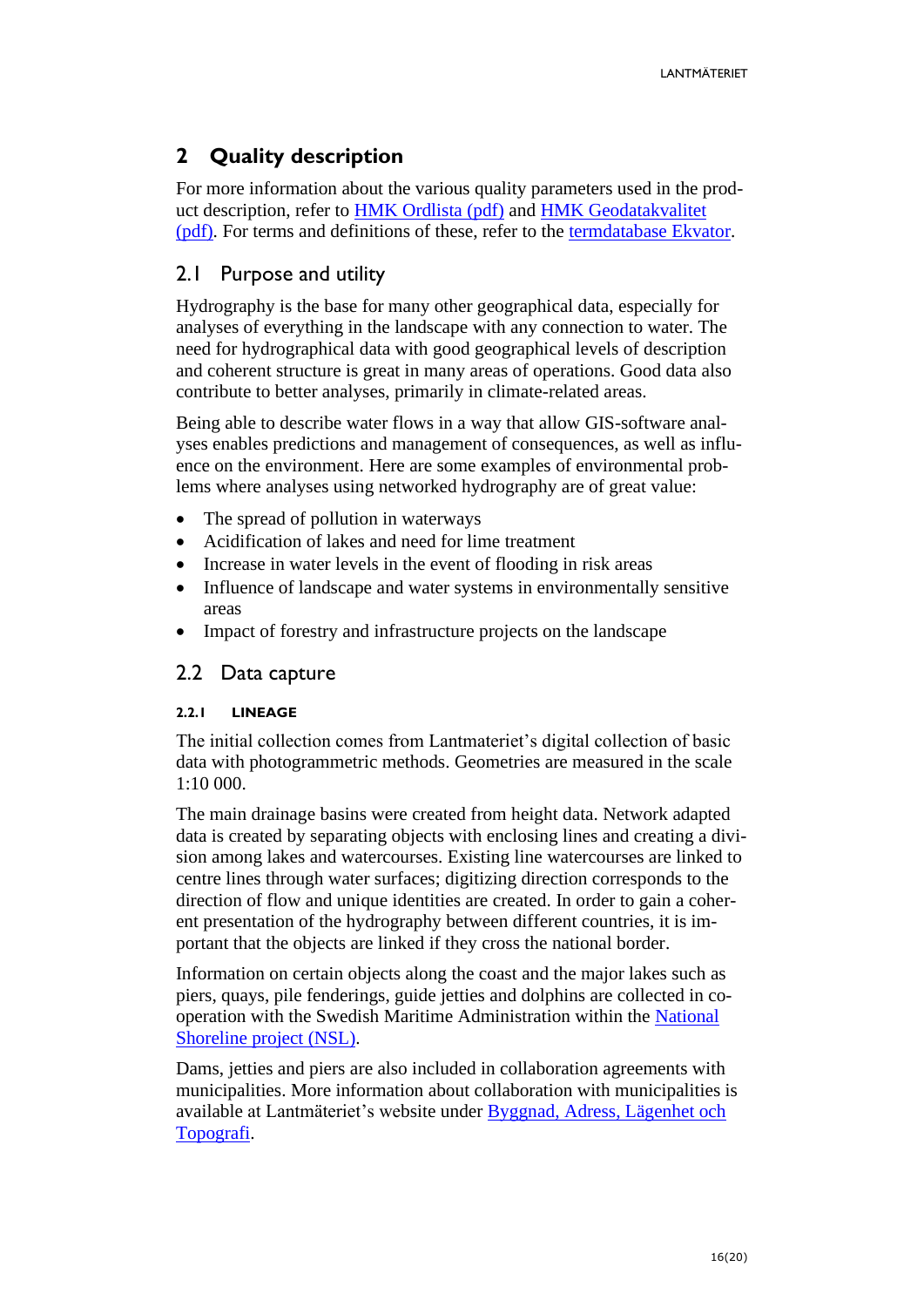Sluices, waterfalls and rapids are based on field work from the Economic map and the building up of the Basic Geographic Data (GGD).

Norwegian data presented in the service derive from download services in the Norwegian Water Resources and Energy Directorate, NVE, in the scale of 1:50 000. However, this does not apply to Norwegian data in the areas of Göta Älv (108000), Dalälven (53000) and Enningdalsälven (112000), which may come either from NVE or SVAR.

Finnish data presented in the service is derive from the services at the Finnish Environment Institute (SYKE).

The Norwegian and the Finnish data have been adjusted to Swedish data in order to create a geometric network with hydrographical objects across the national borders. Only a part of the downloaded Norwegian and Finnish data has been included.

#### <span id="page-16-0"></span>2.3 Maintenance

#### <span id="page-16-1"></span>**2.3.1 MAINTENANCE FREQUENCY**

Hydrographic objects are updated by Lantmateriet periodically, at different intervals, partly using aerial image interpretation in accordance with aerial photography intervals in the image supply programme and partly through the production plan for the National Shoreline Project (NSL).

The timeliness also depends on earlier mapping through field work, regarding objects that have not changed since then.

The information in this view service will be updated annually from 2018 onward.

### <span id="page-16-2"></span>2.4 Data quality

The quality is presented using the quality parameters described in the standard SS-EN ISO 19157:2013 Geographic information - Data quality.

#### <span id="page-16-3"></span>**2.4.1 COMPLETENESS**

The requirement for completeness is 100% according to the specification of the object types.

Completeness is very high for lakes, large watercourses and waterfalls.

Streams and rapids have high completeness.

Sluices (including water pipes/water chutes) have low completeness since they are difficult to update.

Piers, quays, pile fenderings and dolphins have very high completeness in NSL areas, where the Swedish Maritime Administration also reviews mapped material. The objects also occur outside NSL areas, but completeness is not checked there. Small dolphins have very high completeness in NSL areas, where the Swedish Maritime Administration makes completeness checks for these. In other areas, small dolphins are not mapped.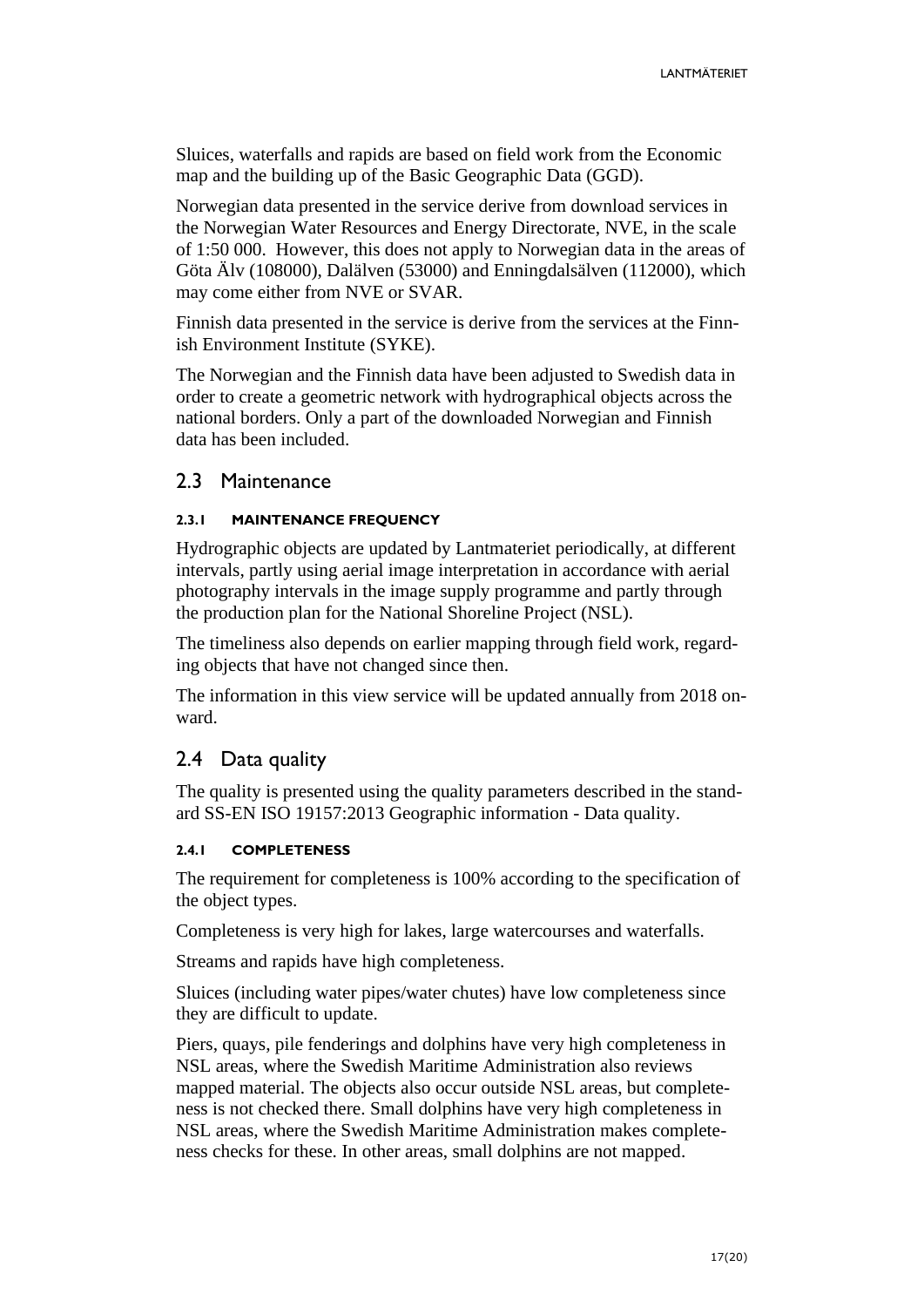#### <span id="page-17-0"></span>**2.4.2 LOGICAL CONSISTENCY**

When storing objects in the Lantmateriet database they are first checked for compliance with the established geometric and topological rules and that the information is consistent with OGC (Open Geospatial Consortium) requirements for geometries. Value quantities and detail types are also checked for validity before being entered in the database.

Lakes and large watercourses are surfaces.

Streams and underground watercourses are coherent and connect to lakes and large watercourses, so that complete networks are formed.

Waterfalls, sluices (including water pipes and water chutes) and rapids are independent objects and are not connected to other objects. Piers are checked so that they connect to the shoreline.

#### <span id="page-17-1"></span>**2.4.3 THEMATIC ACCURACY**

Thematic accuracy between objects is very high for hydrography, except for objects included in NSL. Classification that takes place from measurements of aerial images involves a degree of uncertainty, but thematic accuracy is still considered high for objects included in NSL.

#### <span id="page-17-2"></span>**2.4.4 POSITIONAL ACCURACY**

Geometrical requirements on positional accuracy depend on the objects' distinctness within a geographically limited area. Concrete objects have higher requirements than objects with diffuse boundaries.

Objects in the water have very high positional accuracy.

The shoreline is measured at normal water level, except in regulated lakes and rivers where it is measured at the maximum damming limit. The position of the shoreline may vary due to different water levels. Updating is only carried out when it is clear that there has been a major lasting change.

The positional accuracy of streams is high in open surfaces but is varied in forest areas where it is difficult to see through the canopy. Large errors regarding streams are gradually being corrected using laser/height data in forest areas. Other hydrographic objects have very high positional accuracy.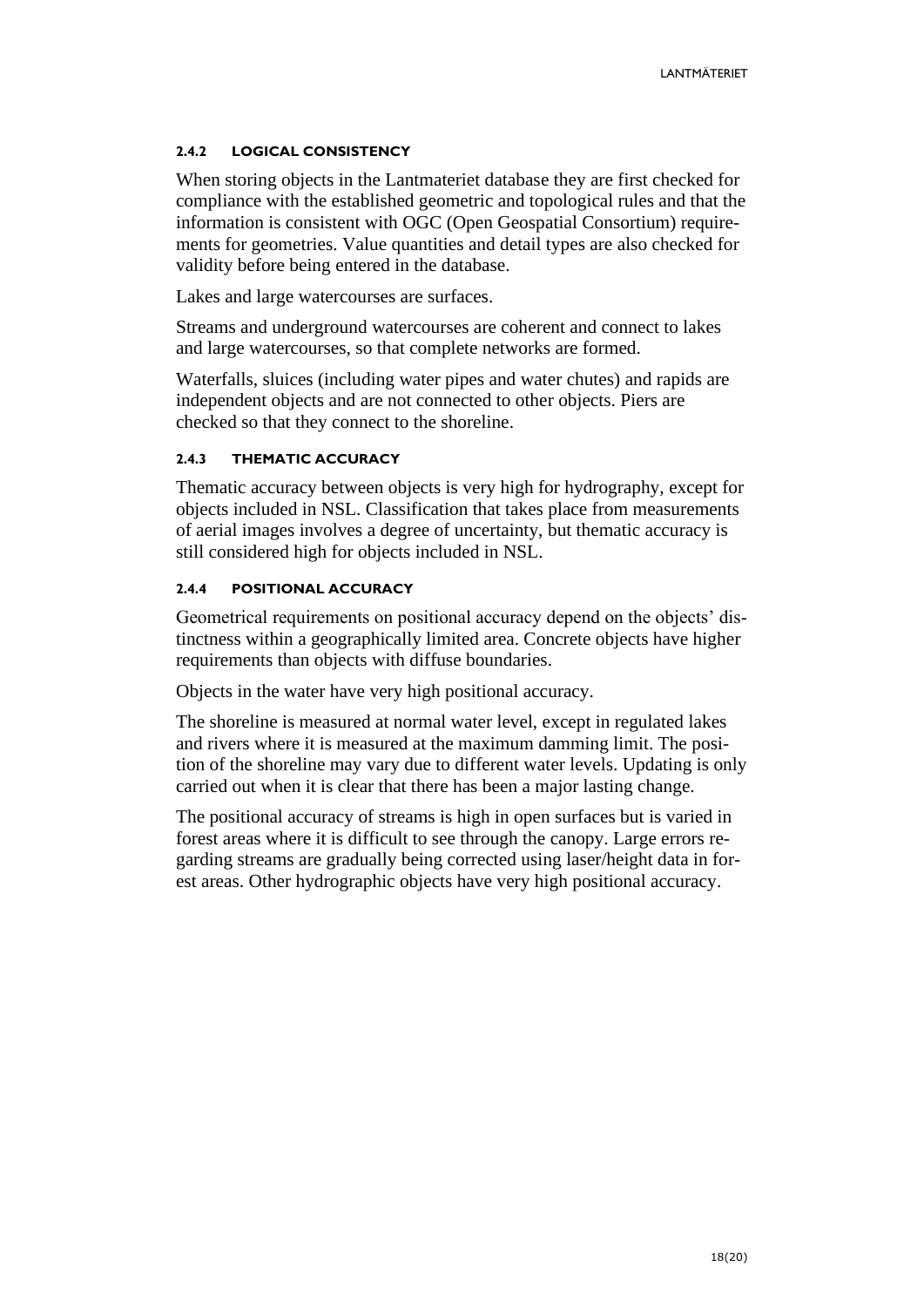| <b>Quality area</b> | <b>Whole Sweden</b>        |                             |                |
|---------------------|----------------------------|-----------------------------|----------------|
| Positional accuracy | <b>Object type</b>         | Plane (m)                   | Height (m)     |
| Absolute accuracy   | LandWaterBoundary          | 5                           | $\overline{2}$ |
|                     | LandWaterBoundary, blurred | 10                          | $\overline{2}$ |
|                     | Rapids                     |                             |                |
|                     | Falls                      | 5                           |                |
|                     | ShorelineConstruction      | $1 \text{ m}/2 \text{ m}^*$ | 2 (Quay, Pier) |
|                     | DamOrWeir                  | $\overline{2}$              | $\overline{2}$ |
|                     | Lock                       | 5                           |                |
|                     | Sluice                     | 5                           |                |
|                     | StandingWater              | 10                          | $\overline{2}$ |
|                     | Watercourse                | 5                           |                |
|                     | Wetland                    | 20                          |                |
|                     | Aqueduct                   | $\overline{2}$              |                |

*Table 10. Positional accuracy for different object types.*

For NSL objects, marked with  $*$  in the table above, there is a standard requirement that objects in fairways of a certain class must have a positional accuracy of 1 m. It can be difficult to achieve this with stereo mapping and for this reason Lantmateriet has set the requirement at 2 m.

# <span id="page-18-0"></span>**3 Layout and plotting of data**

For more information regarding how data is presented, see separate legend.